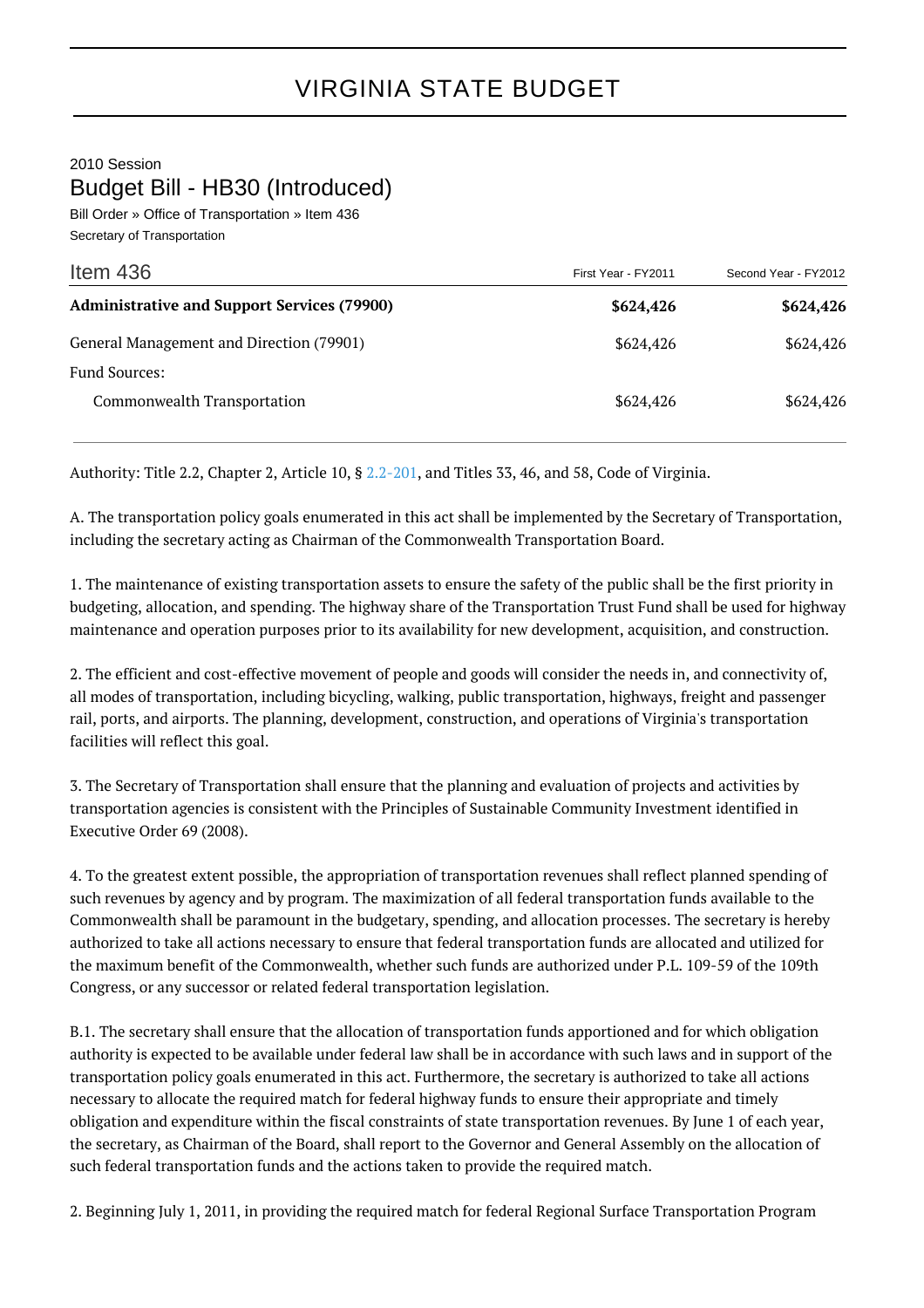funds made available to Metropolitan Planning Organizations in urbanized areas greater than 200,000, the board shall only make allocations to those Metropolitan Planning Organizations that, in consultation with the Office of Intermodal Planning and Investment, have developed regional transportation and land use performance measures pursuant to Chapters 670 and 690 of the 2009 Acts of Assembly and have been approved by the board.

3. Projects funded, in whole or part, from federal funds referred to as congestion mitigation and air quality improvement, shall be selected as directed by the board. Such funds shall be federally obligated within 24 months of their allocation by the board and expended within 48 months of such obligation. If the requirements included in this paragraph are not met by such agency or recipient, then the board shall use such federal funds for any other project eligible under 23 USC 149.

4. Funds apportioned under federal law for the Surface Transportation Program shall be distributed and administered in accordance with federal requirements, including the seven percent that is required to be allocated for public transportation purposes.

5. a. Funds made available to the Metropolitan Planning Organizations known as the Regional Surface Transportation Program for urbanized areas greater than 200,000, in FY 2011 and each fiscal year thereafter shall be federally obligated within 12 months of their allocation by the board and expended within 36 months of such obligation. If the requirements included in this paragraph are not met by the recipient, then the board shall rescind the required match for such federal funds.

b. Funds made available to the Metropolitan Planning Organizations known as the Regional Surface Transportation Program for urbanized areas greater than 200,000, in FY 2010 and any preceding fiscal year shall be federally obligated within 12 months of the effective date of this act and expended within 36 months of such obligation. If the requirements included in this paragraph are not met by the recipient, then the board shall rescind the required match for such federal funds.

6. Funds apportioned under federal law for the Equity Bonus program shall be allocated as required by federal law, including the thirteen percent that is required to be allocated for public transportation purposes. Funds for contract fees paid by the Virginia Railway Express for access to the rights-of-way of CSX Transportation, Norfolk Southern Corporation, and the National Railroad Passenger Corporation shall be allocated from the public transportation's portion of federal Equity Bonus program funds.

7. Notwithstanding paragraph B.1. of this Item, the required matching funds for enhancement projects are to be provided by the recipient of the federal-aid funding.

8.a. Federal funds provided to the National Highway System, Surface Transportation Program, Equity Bonus Program, and Congestion Mitigation and Air Quality categories as well as the required state matching funds may be allocated by the Commonwealth Transportation Board for transit purposes under the same rules and conditions authorized by federal law. The Commonwealth Transportation Board, in consultation with the appropriate local and regional entities, may allocate to local and regional public transit operators, for operating and/or capital purposes, state revenues designated by formula for primary, urban, and secondary highways.

b. Federal funds apportioned as the Highway Bridge Program shall be allocated and obligated as required by federal law to eligible projects across the Commonwealth. The Commonwealth Transportation Board shall consider the sufficiency and deficiency ratings of such eligible projects in making their allocations.

9. If a regional area (or areas) of the Commonwealth is determined to be not in compliance with Clean Air Act rules regarding conformity and as a result federal and/or state allocations, apportionments or obligations cannot be used to fund or support transportation projects or programs in that area, such funds may be used to finance demand management, conformity, and congestion mitigation projects to the extent allowed by federal law. Any remaining amount of such allocations, apportionments, or obligations shall be set aside to the extent possible under law for